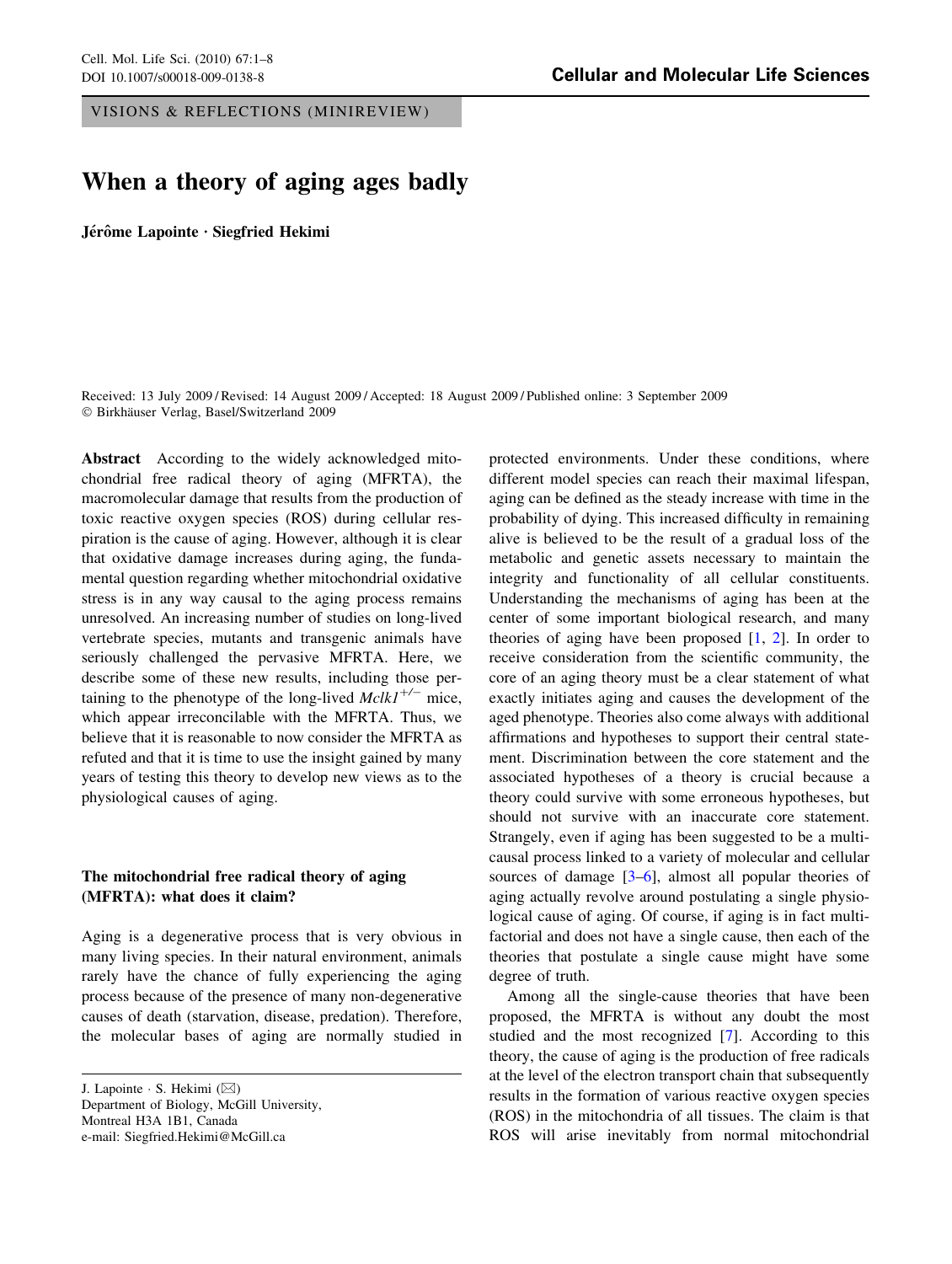<span id="page-1-0"></span>energy metabolism to damage mitochondrial and cytosolic constituents and that the accumulation of this damage over time causes aging. To make ROS damage the cause of aging, additional implicit claims are that ROS are the only source of damage that is unavoidable or that can never be completely repaired. In addition to this core statement, the theory also encompass several associated hypotheses, for example, that the oxidative damage to mitochondrial constituents results in a deterioration of mitochondrial function over time, that the resulting mitochondrial dysfunction leads to more ROS generation and that global, including non-mitochondrial, oxidative damage, will also progressively accumulate with the aged phenotype (Fig. 1). As ROS have toxic properties and are indeed normally produced by mitochondria throughout life, it is easy to understand why the MFRTA has attracted so much interest in the last decades.

Since the MFRTA was proposed, its core statement, its satellite hypotheses and its observational foundations have all been tested in a variety of species [[8](#page-5-0), [9\]](#page-5-0). To date, the findings from these multiple analyses have led to two principal conclusions: (1) many associated hypotheses of the theory, and their observational foundations, are correct. (2) The core statement of the theory is wrong, as we will discuss in the following sections (Fig. 1). Note that a theory might be right until its core statement is proven to be wrong, following which the attempt to keep alive a weak version of the theory based on the truth of associated hypotheses and observations, as it was suggested for the MFRTA [[9,](#page-5-0) [10](#page-5-0)], can only lead to misunderstandings and unclear research programs. In spite of understanding this, it is difficult for everyone to consider as refuted a theory that has been standing on the highest step of the podium for so many years [\[11](#page-5-0)]. Yet, the theory is now being openly challenged by many  $[12-17]$  $[12-17]$ . Here, we discuss a set of recent results that lead to conclusions that are particularly incompatible with the MFRTA and may actually suggest a new view of aging.

### Unexpected results that have shaken up the MFRTA

While many experiments have been performed in an attempt to validate the MFRTA, the results have not always supported the original hypothesis, but rather have sometimes provided strong evidence against the theory (Fig. 1). One kind of experiment that falls in this category is the dietary administration of compounds with antioxidant



Fig. 1 Schematic representation of the core statement and the associated hypotheses of the MFRTA, which have been tested by multiple studies in mammals. Taken together, the findings of these

analyses have led to the conclusions that the core statement of the theory can now be considered as falsified in contrast to the associated hypotheses that have been verified by a variety of measures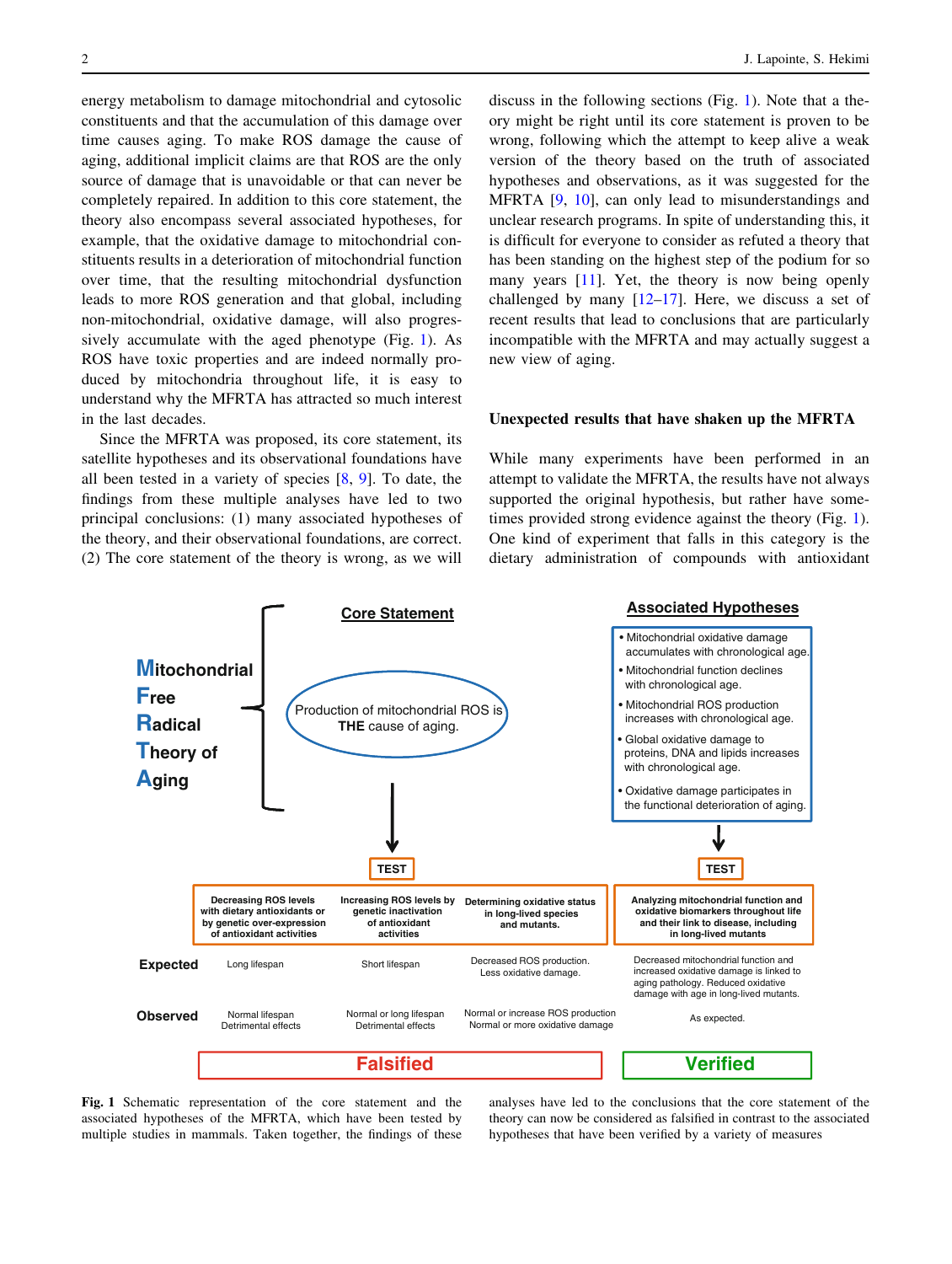properties in order to extend maximum lifespan. An increase in maximum lifespan directly in response to an exogenously supplemented antioxidant would have been a major finding in favor of the theory, but, to date, despite numerous experiments and clinical trials with promising compounds, there is no report of a successful study in mammals, and the results are strangely inconsistent in Drosophila [[18,](#page-6-0) [19](#page-6-0)]. Worse, some undesirable effects, including disease and even an increased risk of death, have been shown to occur in clinical trials in humans, and this has resulted in the trials being urgently stopped  $[20-22]$ . Thus, even if a potentially promising compound with some antioxidant properties, such as resveratrol, has been shown to extend lifespans in invertebrate model organisms, similar treatment in mice has failed to slow the rate of aging in spite of some beneficial effects on health [[23,](#page-6-0) [24](#page-6-0)]. Interestingly, directly targeting the mitochondria by feeding mice with coenzyme  $Q_{10}$ , a well-known mitochondrial antioxidant, has no effects on lifespan, even when mitochondrial coenzyme  $Q_{10}$  content was successfully increased [[25\]](#page-6-0).

In addition to these pharmacological trials, a genetic approach in which antioxidant gene products are overexpressed with the same intention of decreasing ROS levels and ultimately reducing mitochondrial or global oxidative stress has also been taken. Again, a long lifespan of such transgenic animals would have been a crucial demonstration of the validity of the MFRTA. However, the over-expression of crucial antioxidant enzymes, such as SOD1, SOD2 and catalase, could again be shown to increase the lifespan in invertebrates organisms, such as *Drosophila*  $[26]$  $[26]$ , but not in mice  $[9, 27]$  $[9, 27]$  $[9, 27]$  $[9, 27]$ . Recently, it was also reported that even the overexpression of different combinations of major enzymatic antioxidants in double transgenic animals was still unable to slow down the aging process [\[28](#page-6-0)]. The main argument against the MFRTA that arose from these experiments is that the increased activity of antioxidant enzymes in fact succeeds in enhancing resistance to oxidative stress in these transgenic animals [\[29–31](#page-6-0)]. Most troubling is the finding that the overexpression of the mitochondrial superoxide dismutase (SOD2), which clearly represents the principal defense against mitochondrial superoxide, does not result in a lifespan extension in single transgenic mice or when overexpressed in combination with SOD1 [[9\]](#page-5-0).

So far, the only experimental data resulting from the type of analyses just described that really support the mitochondrial oxidative theory is the overexpression in mice of human peroxisomal catalase targeted to mitochondria (MCAT). Indeed, these mutants have been shown to live 17–21% longer than their wild-type siblings [\[32](#page-6-0)]. An attenuation in the development of some age-related pathologies as well as in the rate of mitochondrial hydrogen peroxide production and in the level of aconitase inactivation following exposure to  $H_2O_2$  was also reported [\[32](#page-6-0)]. Additionally, some beneficial effects on the health of the animals were noted, for example in the cardiovascular system [[33\]](#page-6-0). However, there are some concerns about these experiments that make it unclear whether their results should be considered support for the core statement of the MFRTA. One problem is that the lifespan extension, originally evaluated after 2–4 backcrosses to C57B6 mice, became less evident after further backcrosses [\[32\]](#page-6-0). This means that the lifespan extension is at least in part the result of the interaction with specific alleles at other loci. This is a problem as reduced oxidative stress should always increase lifespan if the core statement of the MFRTA is correct. Also, non-targeted overexpression of catalase only or in combination with SOD2 has no effect on lifespan [\[28](#page-6-0), [34\]](#page-6-0). It was also observed that the transgene was not equally expressed in all tissues, and the effects of MCAT expression are selective and do not impact all age-associated lesions [\[35](#page-6-0)]. The mitochondria from the transgenic mice seem resistant to oxidative stress, but aconitase activity in the absence of an exogenous treatment is not higher than in controls, thus suggesting that intramitochondrial oxidative status is unaffected by MCAT expression [\[32](#page-6-0)]. Moreover, knowing that catalase is a major hydrogen peroxide scavenger and that this particular ROS is now considered as an important mediator in mitochondrial signal transduction [[36–38\]](#page-6-0), it is difficult to exclude the possibility that the longevity phenotype did not directly result from reduced mitochondrial oxidative stress.

In addition to the overexpression of antioxidant activities, some studies have focused on heterozygous or homozygous mutant mice in which the activities of antioxidant gene products were reduced or removed entirely (Fig. [1\)](#page-1-0). To date, the results that were obtained have also been disappointing, and sometimes even surprising. Indeed, the phenotypes that were obtained were principally lethal or resulted in severe pathology associated with short lifespan, and it is difficult to claim that these phenotypes result from accelerated aging and use these results as evidence for the theory [[39\]](#page-6-0). Surprisingly, however, many of these mutants have been reported to have a normal lifespan [\[9](#page-5-0)]. One of the most interesting is the phenotype of the  $Sod2^{+/-}$  mutant mice, which to our point of view is clearly incompatible with the MFRTA [[40\]](#page-6-0). Indeed, instead of being short-lived as would have been predicted by the theory, the lifespan of these mutants for a crucial mitochondrial antioxidant is perfectly normal, in spite of increased oxidative stress [[41,](#page-6-0) [42](#page-6-0)]. Recently, heterozygous mice for thioredoxin 2, a small cysteine-rich protein with antioxidant properties localized to the mitochondrial matrix, have been generated and are characterized by impaired mitochondrial function and high mitochondrial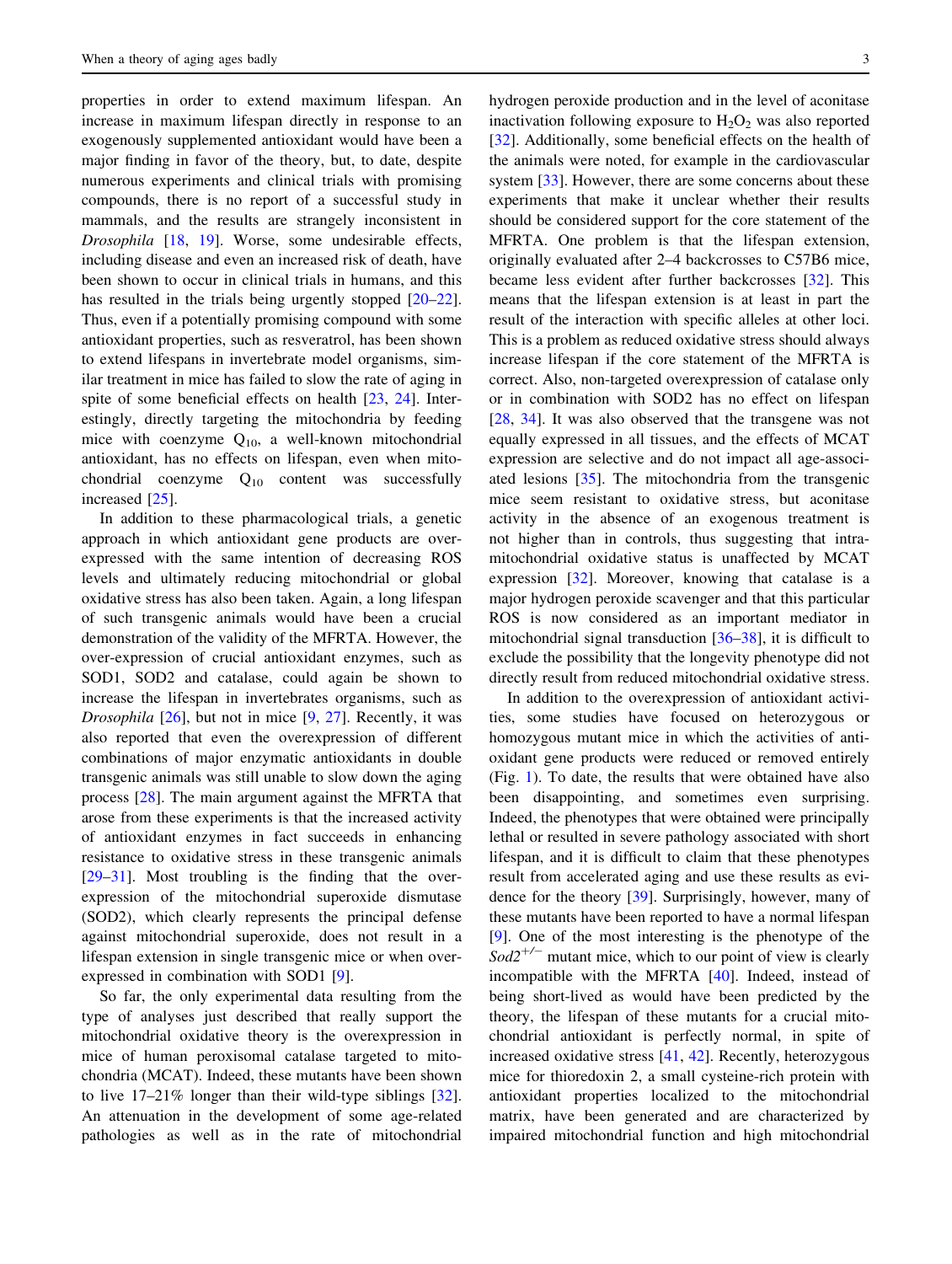oxidative stress [[43\]](#page-6-0). The lifespan phenotype of these mitochondrial mutants, which a preliminary report describes as surprisingly unaffected [\[44](#page-6-0)], will be another new test for the theory.

#### From incompatible to irreconcilable

As discussed in the previous section, many results that are not in accordance with the MFRTA have been generated over the years with antioxidant treatments or with transgenic animals. We believe these results to be incompatible with the truth of the theory because the lifespan of these animals is normal despite higher or lower levels of antioxidant expression and oxidative damage. These findings are of course serious challenges for the theory but one could still accept some arguments as to why they do not necessarily lead to a rejection of the core statement of the theory. For example, it was suggested that the incapacity of supplemented antioxidants to enhance longevity may be due to the difficulty of providing them at sufficient concentrations without inducing deleterious effects due to the regulatory functions of ROS [[45\]](#page-6-0). Interestingly, the lack of lifespan phenotype resulting from antioxidant overexpression has also been related to the observation that, in some particular cases, the increased activity of antioxidant enzymes induced oxidative damage and other deleterious effects [[30\]](#page-6-0). Paradoxically, pathological conditions linked to genetic inactivation of antioxidant that resulted in a shortened lifespan are considered by others to validate the theory [[9\]](#page-5-0). Furthermore, it has been argued [\[9](#page-5-0)] that the normal lifespan of the  $Sod2^{+/-}$  mice, despite documented increased oxidative damage in these animals, might be possible if not all oxidative biomarkers are elevated, with reference to unpublished results. However, we have recently confirmed that mitochondria of  $Sod2^{+/-}$  mutant mice indeed exhibit high oxidative stress by a variety of measures [\[46](#page-6-0)]. In any case, if only one type of oxidative damage matters for lifespan the core statement of the MFRTA would have to be seriously amended.

Most recently, the MFRTA has faced a new form of challenge as high oxidative stress has been related to extended lifespan. Studies with the longest living rodents, the naked-mole rats (NMRs), have shown that rather than having low levels of oxidative stress, these animals exhibit higher levels of oxidative damage to lipids, DNA and proteins than mice at the same fraction of their maximum lifespan (physiologically matched) and equal to that of mice of the same chronological age [\[47](#page-6-0)]. Moreover, concentration of specific markers of lipid peroxidation are higher in young NMRs than in short-lived mice and, unexpectedly, did not accumulate with aging [[48\]](#page-7-0). Similarly, significantly elevated mitochondrial ROS production

was recently observed in the cardiovascular system of the long-lived Ames dwarf mice when compared to wild-type littermates [\[49](#page-7-0)].

As mentioned previously, genetic over-expression of major antioxidants does not lead to lifespan extension, and this is considered as a serious challenge for the theory. Yet, we believe that the increased lifespan recently demonstrated for mice with partial inactivation of GPx4 represents an even greater challenge. Indeed, mice heterozygous for GPx4, the gene encoding the only mitochondrial enzymatic antioxidant that directly reduces membrane-bound lipid hydroperoxides, have an increased median lifespan despite higher levels of biomarkers of oxidative damage [\[50](#page-7-0)]. Interestingly, it was recently shown that inactivation of the crucial mitochondrial antioxidant SOD-2 increases oxidative damage to proteins and general sensitivity to oxidative stress in C. elegans, yet simultaneously prolongs lifespan of these animals [[51\]](#page-7-0). Thus, we are left with findings that suggest, paradoxically as far as the MFRTA is concerned, that high mitochondrial oxidative stress can positively affect longevity.

By studying MCLK1, a mitochondrial enzyme necessary for ubiquinone (coenzyme Q) biosynthesis, our group recently provided further evidence for beneficial effects of mitochondrial oxidative stress. Mutational inactivation of clk-1 in Caenorhabditis elegans, and partial inactivation of Mclk1 in mice prolong average and maximum lifespan in these organisms [\[52](#page-7-0), [53](#page-7-0)]. The lifespan extension was observed in three different genetic backgrounds. However, due to the relatively small number of mice that were originally tested and the shorter than normal median lifespan of controls in the C57BL/6J background, the strength of these results has been questioned [[9\]](#page-5-0). However, we have recently presented a new aging study with a large sample size in a mixed background that showed again that  $Mclk1^{+/-}$  mutants live significantly longer than controls [\[46](#page-6-0)]. To date, virtually all our findings resulting from the analysis of the phenotype of the long-lived  $Mclk1^{+/-}$  mice appear irreconcilable with the MFRTA [[46,](#page-6-0) [54\]](#page-7-0): (1) we found that mitochondria in young  $Mclk1^{+/-}$  mutants are dysfunctional despite normal levels of ubiquinone: for example, they display slow electron transport, contain low levels of ATP and sustain high oxidative stress. Yet these mice are long-lived, and their altered function ultimately results in a significant attenuation of the rate of development of non-mitochondrial oxidative biomarkers of aging. (2) In spite of their high oxidative stress, the function of  $Mclk1<sup>+/-</sup>$  mitochondria declines less rapidly with age than that of the wild type, indicating that even age-dependent damage to mitochondria is not principally caused by mitochondrial oxidative stress. (3) The positive effects that we have observed on lifespan, biomarkers of aging and mitochondrial function are not the result of low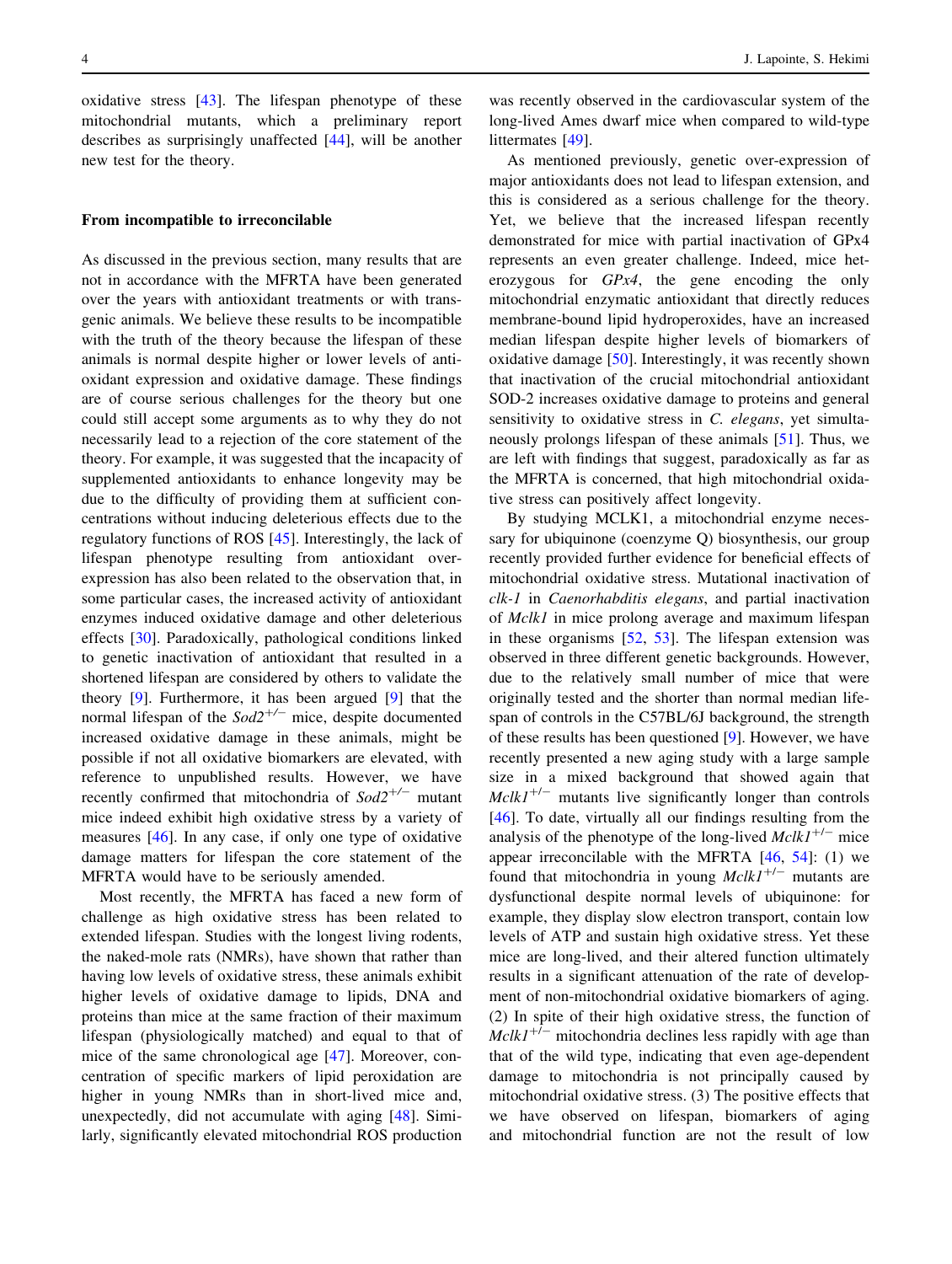mitochondrial oxidative stress in the aged animal. Indeed, at 23 months of age the mitochondrial oxidative stress of  $Mclk1^{+/-}$  is the same as that of the controls, not lower. (4) The partial loss of mitochondrial superoxide detoxification in  $Sod2^{+/-}$  mutants enhances the protective effects of Mclk1 heterozygosity on mitochondrial function, suggesting that the oxidative stress observed in  $Mclk1^{+/-}$  mutants might be an integral part of the mechanism that allows for their slow rate of aging. Therefore, as the  $Mclk1^{+/-}$ mutants live long and differ minimally from their  $Mclk1^{+/+}$ siblings at the molecular level (reduced dosage of one naturally encoded gene), it is difficult to conceive of a mechanism by which the same minimal change could both decrease the rate of aging and increase mitochondrial oxidative stress if the latter is the cause of aging.

We have proposed a mechanism for the conjunction of low ATP levels, high mitochondrial oxidative stress, low non-mitochondrial oxidative damage and increased lifespan in  $Mclk1^{+/-}$  mutants (Fig. 2). A slow rate of electron transport leads to low ATP production and reduced NAD(H) synthesis, which leads in turn to a deficit in those mechanisms of ROS detoxification that require NADPH regeneration (NADPH is regenerated via NADH), such as those that use glutathione. The deficit in detoxification leads to higher oxidative stress, which, in turn, together with the low levels of NAD(H), impairs electron transport further. We have also proposed that the low levels of ATP and NAD(H) might lead to a depression of cytoplasmic damagegenerating processes, including ROS damage, to explain the mild decrease in non-mitochondrial oxidative damage that we observe in young  $Mclk1^{+/-}$  animals. The longevity of these animals might therefore spring from a lower rate of

accumulation of irreversible non-mitochondrial damage. Our findings support this hypothesis as we observed a slowing down of overall ROS damage accumulation with age without a reduction of mitochondrial oxidative stress below that of the wild type. Note that our observations do not lead to a ''non-mitochondrial free radical theory of aging,'' but only supports the ''damage accumulation theory of aging,'' because in this study we have only monitored oxidative stress, which might be only one of several sources of damage. In addition, we have shown that mitochondrial function is lost more slowly in the mutants than in the wild type. We interpret this to mean that the overall sparing due to reduced cytoplasmic damage, including reduced ROS damage, spares mitochondrial function. This is not surprising as a majority of the components of the mitochondria are synthesized in the cytoplasm and encoded in the nucleus in the case of proteins [[55\]](#page-7-0). An overall lower level of cytoplasmic damage will benefit mitochondrial function as much as it will benefit other cellular processes. Our views, which overlap with the rate-of-living theory of aging, are also supported by numerous observations in other systems such as in the nematode C. elegans  $[56]$  $[56]$ .

## Relating the Mclk1 model of longevity to long-lived animals and recognized concepts

Our laboratory has used the C. elegans system to show that the mechanism by which clk-1 prolongs lifespan is distinct from that of the insulin signaling pathway but overlaps with that of caloric restriction [\[57](#page-7-0), [58](#page-7-0)], which we will not further discuss here. Rather we would like to draw parallels to other

Fig. 2 Regulation of mitochondrial function by MCLK1 determines the rate of aging in a manner that is irreconcilable with the MFRTA. Reduction of MCLK1 levels in  $Mclkl^{+/-}$  mutants strongly affects mitochondrial function. The reduced mitochondrial function is linked to a reduction in the rate of electron transport, a decrease in energy production as well as to an increase in intramitochondrial oxidative stress.  $MclkI^{+/-}$  mutant animals also display a decrease in cytosolic and global ROS damage as well as in the rate of aging

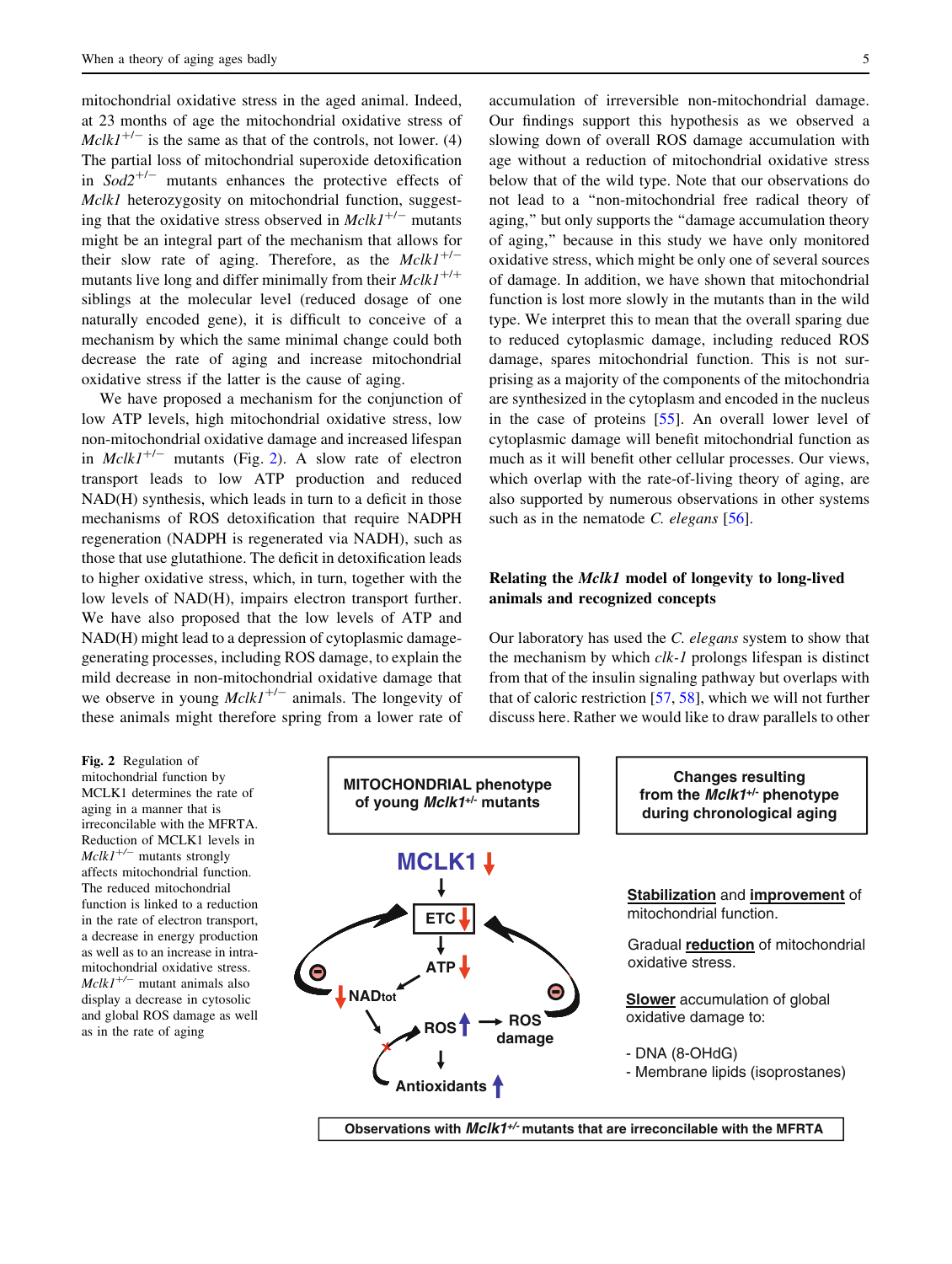<span id="page-5-0"></span>studies in vertebrates, including some we have already mentioned. As pointed out above, long-lived naked mole rats (NMRs) exhibit high levels of oxidative damage even as young animals, similar to what we observe in  $Mclk1^{+/-}$ mutants. Additionally, NMRs have markedly attenuated age-related accrual of oxidative damage, and the initial levels of damage are relatively stable throughout life [\[48](#page-7-0)]. Even at a young age, NMRs have a high tolerance to oxidative stress, that is, it does not readily affect functionality, and they are better able to maintain the structural and functional integrity of their proteins over time than can short-lived species [\[59\]](#page-7-0). Another model is that of long-lived  $Gpx4^{+/-}$  mutants with high oxidative damage [\[50](#page-7-0)]. As overexpression of GPx4 protects mitochondrial ATP generation from oxidative stress [\[60](#page-7-0)], the increased lifespan of the  $GPx4^{+/-}$  mutants, which have 50% reduction in the level of GPx4 [[50\]](#page-7-0), might find its source in reduced ATP generation and increased oxidative damage as observed in the  $Mclk1^{+/-}$  mice. Finally, it was demonstrated that in mice lacking the mitochondrial NAD-dependent deacetylase SIRT3, mitochondria are dysfunctional, and basal levels of ATP in the heart, kidney and liver are reduced by about 50% [[61\]](#page-7-0). This mitochondrial phenotype is similar to what we have reported for  $Mclk1^{+/-}$ , and it will be very interesting to learn about the mitochondrial oxidative status as well as the lifespan of this  $Sirt3^{-/-}$  mutants.

The situation of  $MckI^{+/-}$  mutants, which suffer from enhanced stress at an early stage but whose condition then proceeds to demonstrate paradoxical beneficial effects on biomarkers of aging, could be seen as hormesis. Hormesis has been defined, particularly in toxicology, as a process in which exposure to a low dose of a chemical agent or environmental factor that is damaging at higher doses induces an adaptive beneficial effect on the cell or organism [[62\]](#page-7-0). This concept is now increasingly applied and studied in the context of aging research, and it was recently shown that single or multiple exposure to low doses of otherwise detrimental agents, such as irradiation, heat stress and ROS generators, might have a variety of anti-aging and longevity-extending effects [[63,](#page-7-0) [64\]](#page-7-0). The term ''mitohormesis'' has further been proposed to described the effects of a high but sub-lethal level of mitochondrial ROS that might trigger other, ultimately beneficial, cellular events and results in transient cytoprotection or organismal longevity [\[65](#page-7-0), [66\]](#page-7-0). It remains an open question whether it is judicious or confusing to use the concept of hormesis to describe the situation of genetic mutants whose condition is necessarily chronic.

#### Concluding and moving forward

It is difficult to doubt that mitochondria play a key role in the aging process [[67,](#page-7-0) [68](#page-7-0)]. However, although it is well documented that irreversible oxidative damage accumulates during aging [\[69](#page-7-0)], it seems that the MFRTA's core statement that postulates that aging is triggered by the detrimental action of ROS produced during normal metabolism is simply wrong. It is not yet clear whether aging has a single cause or whether such a notion is misguided. In any case, the correlation between the presence of oxidative damage and the aged phenotype simply does not imply causation. Oxidative stress might be the consequence of aging, if aging indeed has some discrete cause, or causes, distinct from oxidative stress [[40\]](#page-6-0). Alternatively, oxidative stress might result from the failure of one particular maintenance system of the organism and thus participate in causing aging, but no more, as is often proposed in multicausal or unifying theories of aging [3–6]. Therefore, there is no reason to believe that it could not be beneficial to health to counteract the deleterious effects induced by ROS, at least in pathological situations. However, any intervention will nonetheless have to be very critically evaluated as clearly revealed by the antioxidant supplementation trials and in light of the increasing number of studies showing the crucial roles of ROS in cellular signaling.

#### References

- 1. Kirkwood TB (2005) Understanding the odd science of aging. Cell 120:437–447
- 2. Medvedev ZA (1990) An attempt at a rational classification of theories of ageing. Biol Rev Camb Philos Soc 65:375–398
- 3. Rattan SI (2006) Theories of biological aging: genes, proteins, and free radicals. Free Radic Res 40:1230–1238
- 4. Hayflick L (2007) Biological aging is no longer an unsolved problem. Ann NY Acad Sci 1100:1–13
- 5. Holliday R (2006) Aging is no longer an unsolved problem in biology. Ann NY Acad Sci 1067:1–9
- 6. Kirkwood TB (2008) A systematic look at an old problem. Nature 451:644–647
- 7. Harman D (1972) The biologic clock: the mitochondria? J Am Geriatr Soc 20:145–147
- 8. Gruber J, Schaffer S, Halliwell B (2008) The mitochondrial free radical theory of ageing—where do we stand? Front Biosci 13:6554–6579
- 9. Muller FL, Lustgarten MS, Jang Y, Richardson A, Van Remmen H (2007) Trends in oxidative aging theories. Free Radic Biol Med 43:477–503
- 10. Beckman KB, Ames BN (1998) The free radical theory of aging matures. Physiol Rev 78:547–581
- 11. Hekimi S, Guarente L (2003) Genetics and the specificity of the aging process. Science 299:1351–1354
- 12. de Magalhaes JP, Church GM (2006) Cells discover fire: employing reactive oxygen species in development and consequences for aging. Exp Gerontol 41:1–10
- 13. Blagosklonny MV (2008) Aging: ROS or TOR. Cell Cycle 7:3344–3354
- 14. Bonawitz ND, Shadel GS (2007) Rethinking the mitochondrial theory of aging: the role of mitochondrial gene expression in lifespan determination. Cell Cycle 6:1574–1578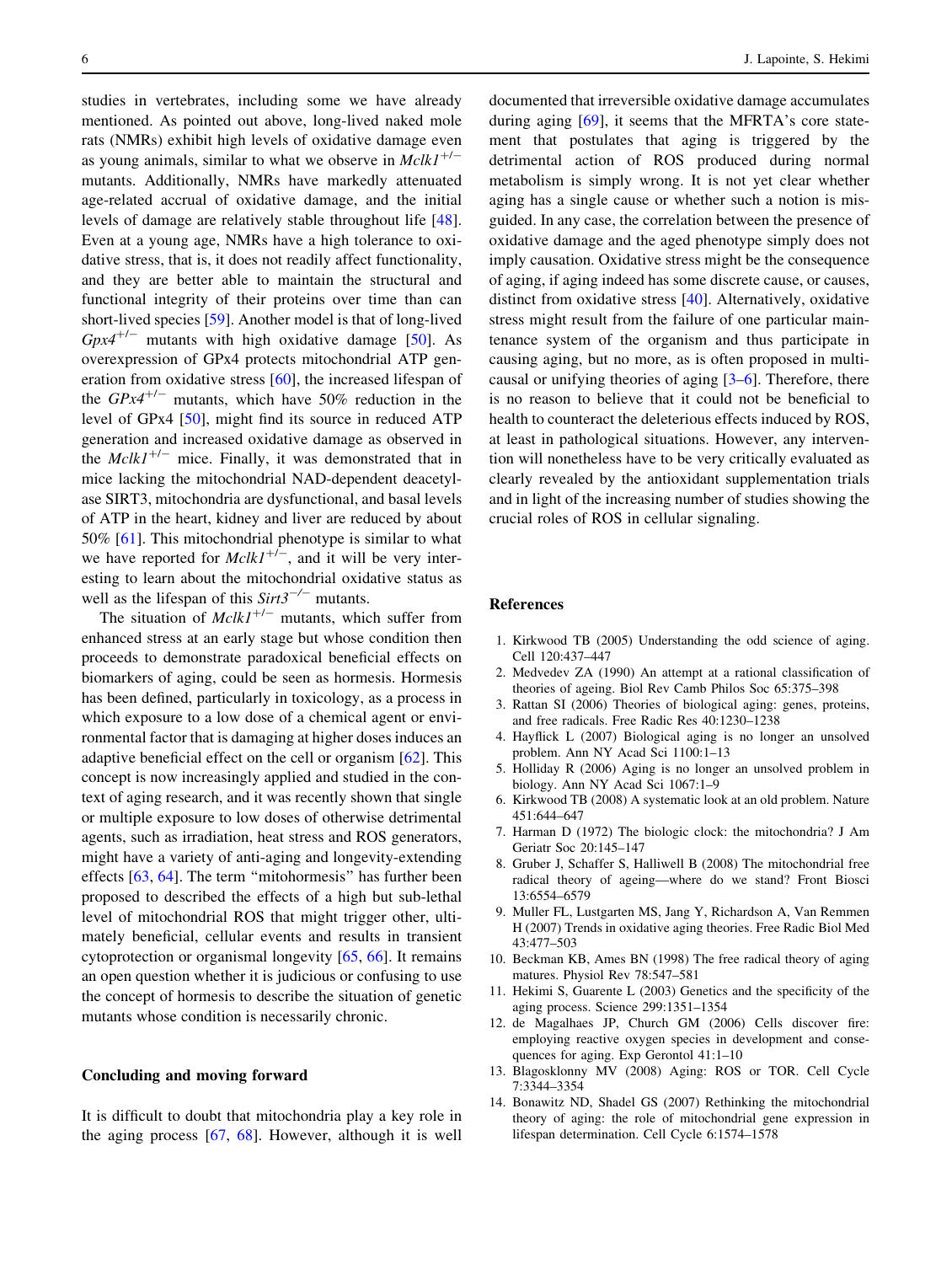- <span id="page-6-0"></span>15. Buffenstein R, Edrey YH, Yang T, Mele J (2008) The oxidative stress theory of aging: embattled or invincible? Insights from non-traditional model organisms. Age (Dordr) 30:99–109
- 16. Gems D, Doonan R (2009) Antioxidant defense and aging in C. elegans: is the oxidative damage theory of aging wrong? Cell Cycle 8
- 17. Fukui H, Moraes CT (2008) The mitochondrial impairment, oxidative stress and neurodegeneration connection: reality or just an attractive hypothesis? Trends Neurosci 31:251–256
- 18. Howes RM (2006) The free radical fantasy: a panoply of paradoxes. Ann NY Acad Sci 1067:22–26
- 19. Magwere T, West M, Riyahi K, Murphy MP, Smith RA, Partridge L (2006) The effects of exogenous antioxidants on lifespan and oxidative stress resistance in Drosophila melanogaster. Mech Ageing Dev 127:356–370
- 20. Bjelakovic G, Nikolova D, Gluud LL, Simonetti RG, Gluud C (2007) Mortality in randomized trials of antioxidant supplements for primary and secondary prevention: systematic review and meta-analysis. JAMA 297:842–857
- 21. Collins R, Armitage J, Parish S, Sleigh P, Peto R (2003) MRC/ BHF heart protection study of cholesterol-lowering with simvastatin in 5963 people with diabetes: a randomised placebocontrolled trial. Lancet 361:2005–2016
- 22. Omenn GS, Goodman GE, Thornquist MD, Balmes J, Cullen MR, Glass A, Keogh JP, Meyskens FL, Valanis B, Williams JH, Barnhart S, Hammar S (1996) Effects of a combination of beta carotene and vitamin A on lung cancer and cardiovascular disease. N Engl J Med 334:1150–1155
- 23. Pearson KJ, Baur JA, Lewis KN, Peshkin L, Price NL, Labinskyy N, Swindell WR, Kamara D, Minor RK, Perez E, Jamieson HA, Zhang Y, Dunn SR, Sharma K, Pleshko N, Woollett LA, Csiszar A, Ikeno Y, Le Couteur D, Elliott PJ, Becker KG, Navas P, Ingram DK, Wolf NS, Ungvari Z, Sinclair DA, de Cabo R (2008) Resveratrol delays age-related deterioration and mimics transcriptional aspects of dietary restriction without extending life span. Cell Metab 8:157–168
- 24. Wood JG, Rogina B, Lavu S, Howitz K, Helfand SL, Tatar M, Sinclair D (2004) Sirtuin activators mimic caloric restriction and delay ageing in metazoans. Nature 430:686–689
- 25. Sohal RS, Kamzalov S, Sumien N, Ferguson M, Rebrin I, Heinrich KR, Forster MJ (2006) Effect of coenzyme Q10 intake on endogenous coenzyme Q content, mitochondrial electron transport chain, antioxidative defenses, and life span of mice. Free Radic Biol Med 40:480–487
- 26. Sun J, Tower J (1999) FLP recombinase-mediated induction of Cu/Zn-superoxide dismutase transgene expression can extend the life span of adult Drosophila melanogaster flies. Mol Cell Biol 19:216–228
- 27. Huang TT, Carlson EJ, Gillespie AM, Shi Y, Epstein CJ (2000) Ubiquitous overexpression of CuZn superoxide dismutase does not extend life span in mice. J Gerontol A Biol Sci Med Sci 55:B5–B9
- 28. Perez VI, Van Remmen H, Bokov A, Epstein CJ, Vijg J, Richardson A (2009) The overexpression of major antioxidant enzymes does not extend the lifespan of mice. Aging Cell 8:73– 75
- 29. Mele J, Van Remmen H, Vijg J, Richardson A (2006) Characterization of transgenic mice that overexpress both copper zinc superoxide dismutase and catalase. Antioxid Redox Signal 8:628–638
- 30. Raineri I, Carlson EJ, Gacayan R, Carra S, Oberley TD, Huang TT, Epstein CJ (2001) Strain-dependent high-level expression of a transgene for manganese superoxide dismutase is associated with growth retardation and decreased fertility. Free Radic Biol Med 31:1018–1030
- 31. Shan X, Chi L, Ke Y, Luo C, Qian S, Gozal D, Liu R (2007) Manganese superoxide dismutase protects mouse cortical neurons from chronic intermittent hypoxia-mediated oxidative damage. Neurobiol Dis 28:206–215
- 32. Schriner SE, Linford NJ, Martin GM, Treuting P, Ogburn CE, Emond M, Coskun PE, Ladiges W, Wolf N, Van Remmen H, Wallace DC, Rabinovitch PS (2005) Extension of murine life span by overexpression of catalase targeted to mitochondria. Science 308:1909–1911
- 33. Dai DF, Santana LF, Vermulst M, Tomazela DM, Emond MJ, MacCoss MJ, Gollahon K, Martin GM, Loeb LA, Ladiges WC, Rabinovitch PS (2009) Overexpression of catalase targeted to mitochondria attenuates murine cardiac aging. Circulation 119:2789–2797
- 34. Chen X, Liang H, Van Remmen H, Vijg J, Richardson A (2004) Catalase transgenic mice: characterization and sensitivity to oxidative stress. Arch Biochem Biophys 422:197–210
- 35. Treuting PM, Linford NJ, Knoblaugh SE, Emond MJ, Morton JF, Martin GM, Rabinovitch PS, Ladiges WC (2008) Reduction of age-associated pathology in old mice by overexpression of catalase in mitochondria. J Gerontol A Biol Sci Med Sci 63:813– 822
- 36. Connor KM, Subbaram S, Regan KJ, Nelson KK, Mazurkiewicz JE, Bartholomew PJ, Aplin AE, Tai YT, Aguirre-Ghiso J, Flores SC, Melendez JA (2005) Mitochondrial  $H_2O_2$  regulates the angiogenic phenotype via PTEN oxidation. J Biol Chem 280:16916–16924
- 37. Chandel NS, Budinger GR (2007) The cellular basis for diverse responses to oxygen. Free Radic Biol Med 42:165–174
- 38. Guzy RD, Schumacker PT (2006) Oxygen sensing by mitochondria at complex III: the paradox of increased reactive oxygen species during hypoxia. Exp Physiol 91:807–819
- 39. Miller RA (2004) 'Accelerated aging': a primrose path to insight? Aging Cell 3:47–51
- 40. Hekimi S (2006) How genetic analysis tests theories of animal aging. Nat Genet 38:985–991
- 41. Van Remmen H, Ikeno Y, Hamilton M, Pahlavani M, Wolf N, Thorpe SR, Alderson NL, Baynes JW, Epstein CJ, Huang TT, Nelson J, Strong R, Richardson A (2003) Life-long reduction in MnSOD activity results in increased DNA damage and higher incidence of cancer but does not accelerate aging. Physiol Genomics 16:29–37
- 42. Williams MD, Van Remmen H, Conrad CC, Huang TT, Epstein CJ, Richardson A (1998) Increased oxidative damage is correlated to altered mitochondrial function in heterozygous manganese superoxide dismutase knockout mice. J Biol Chem 273:28510–28515
- 43. Perez VI, Lew CM, Cortez LA, Webb CR, Rodriguez M, Liu Y, Qi W, Li Y, Chaudhuri A, Van Remmen H, Richardson A, Ikeno Y (2008) Thioredoxin 2 haploin sufficiency in mice results in impaired mitochondrial function and increased oxidative stress. Free Radic Biol Med 44:882–892
- 44. Jang YC, Remmen VH (2009) The mitochondrial theory of aging: insight from transgenic and knockout mouse models. Exp Gerontol 44:256–260
- 45. Harman D (2009) Origin and evolution of the free radical theory of aging: a brief personal history, 1954–2009. Biogerontology
- 46. Lapointe J, Stepanyan Z, Bigras E, Hekimi S (2009) Reversal of the mitochondrial phenotype and slow development of oxidative biomarkers of aging in long-lived Mclk1+/- mice. J Biol Chem 284(30):20364–20374
- 47. Andziak B, O'Connor TP, Qi W, DeWaal EM, Pierce A, Chaudhuri AR, Van Remmen H, Buffenstein R (2006) High oxidative damage levels in the longest-living rodent, the naked mole-rat. Aging Cell 5:463–471